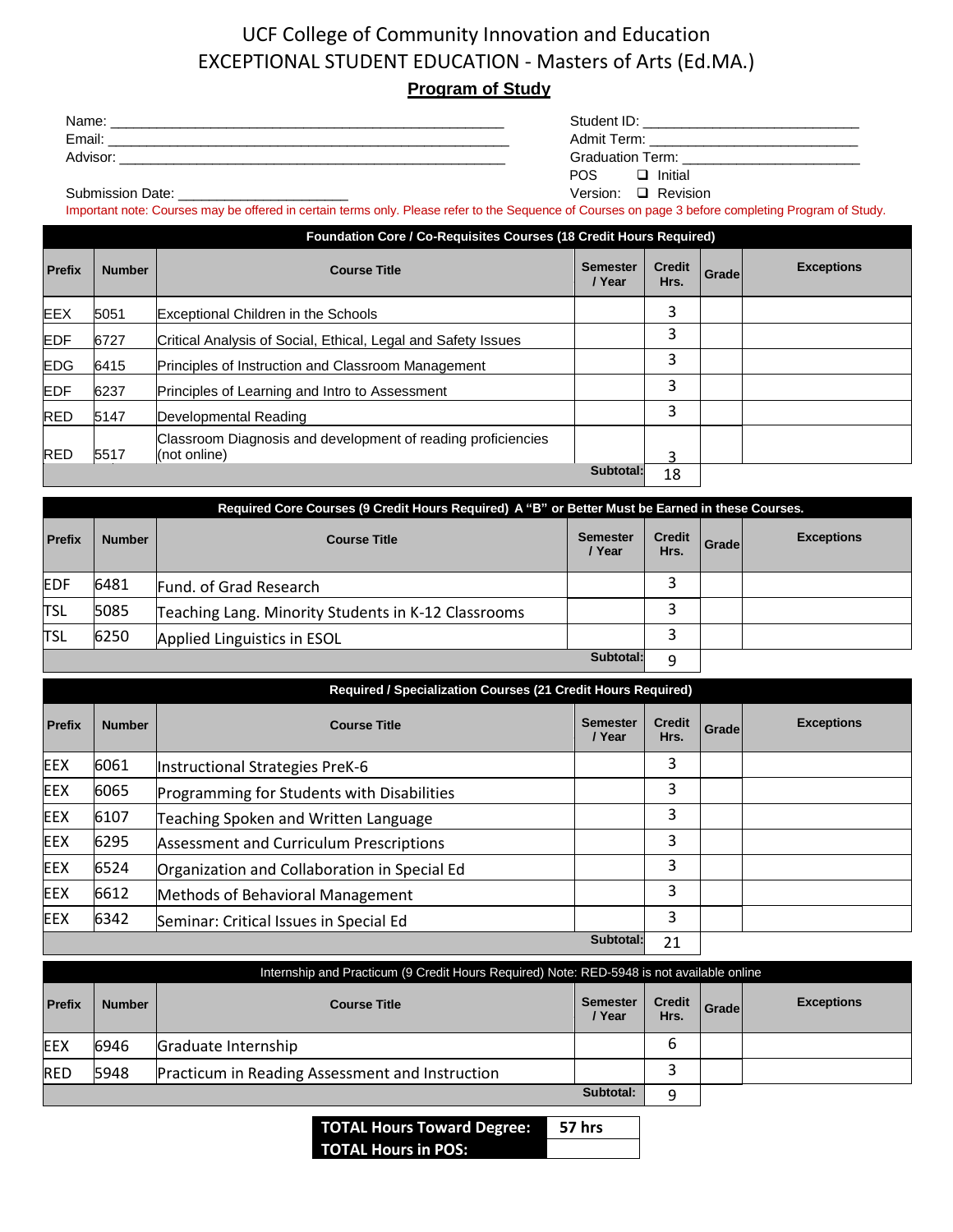|                                                     | <b>Required Exams</b>          |  |  |  |
|-----------------------------------------------------|--------------------------------|--|--|--|
| <b>EXAM</b>                                         | <b>Semester / Year Planned</b> |  |  |  |
| <b>FTCE General Knowledge Test GKT</b>              |                                |  |  |  |
| <b>FTCE Professional Education Test</b>             |                                |  |  |  |
| <b>FTCE Exceptional Student Education K-12 Exam</b> |                                |  |  |  |
| Master's Comprehensive Exam at UCF                  |                                |  |  |  |

 **NOTE: An additional FTCE Content Area Exam is Highly Recommended in order to satisfy NCLB/Highly Qualified requirements.**

## **ADDITIONAL GRADUATION REQUIRMENTS**

In addition to the above coursework and exams, the following 2 portfolios are required for graduation: 1.) ESOL Notebook

Electronic Professional Portfolio through **Via** for students admitted fall 2018 and subsequent terms. Please see [www.vialivetext.com](http://www.vialivetext.com/) for additional information.

Date **Student's Student's Program Coordinator Signature** Date Date

Advisor's Signature **Date** Date